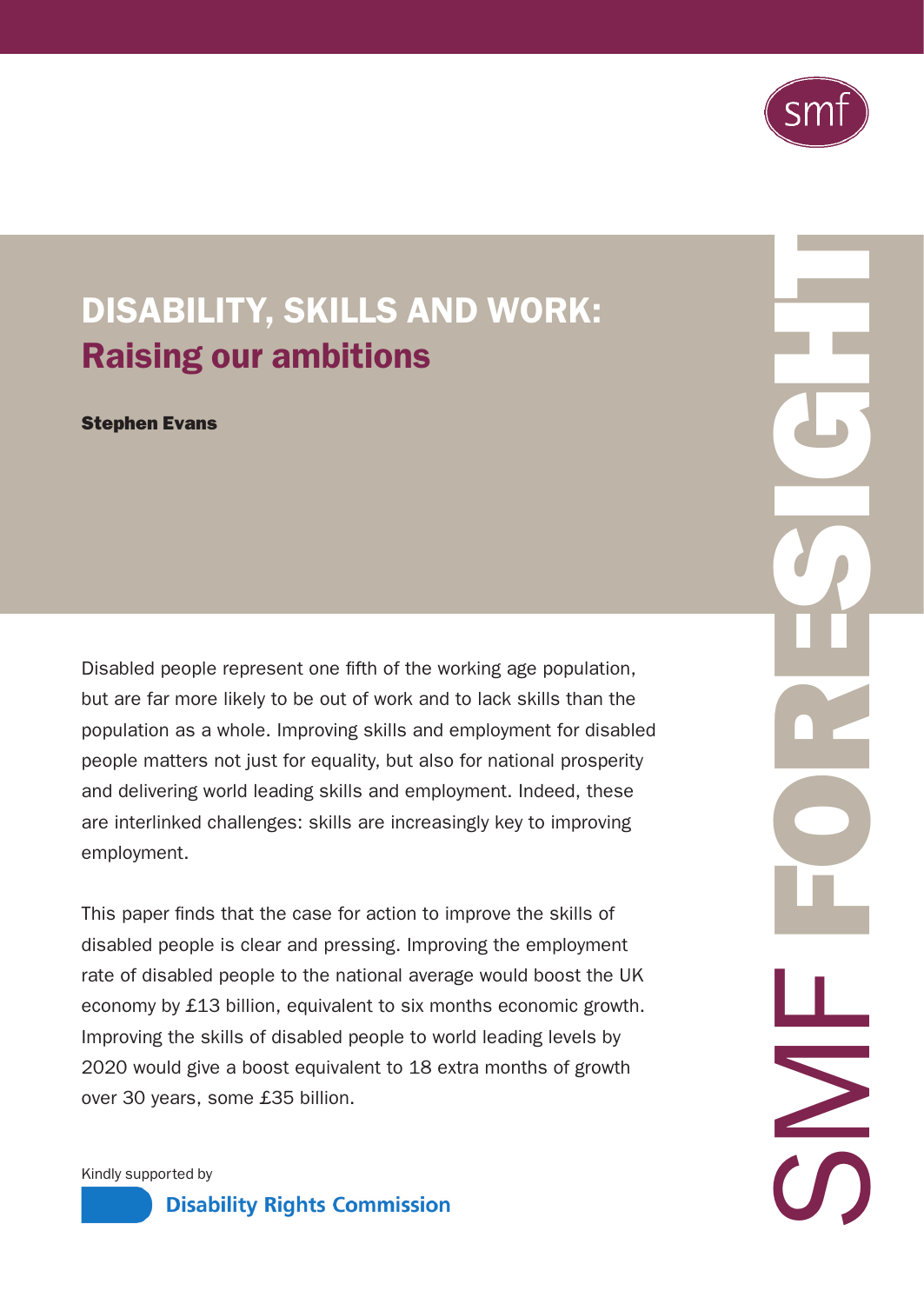First published by The Social Market Foundation, June 2007

The Social Market Foundation 11 Tufton Street London SW1P 3QB

Copyright © The Social Market Foundation, 2007

The moral right of the authors has been asserted. All rights reserved. Without limiting the rights under copyright reserved above, no part of this publication may be reproduced, stored or introduced into a retrieval system, or transmitted, in any form or by any means (electronic, mechanical, photocopying, recording, or otherwise), without the prior written permission of both the copyright owner and the publisher of this book.

#### Design=www.jadedesign.co.uk

#### Kindly supported by



#### The Social Market Foundation

The Foundation's main activity is to commission and publish original papers by independent academic and other experts on key topics in the economic and social fields, with a view to stimulating public discussion on the performance of markets and the social framework within which they operate.

The Foundation is a registered charity and a company limited by guarantee. It is independent of any political party or group and is financed by the sale of publications and by voluntary donations from individuals, organisations and companies.

The views expressed in publications are those of the authors and do not represent a corporate opinion of the Foundation.

*Chairman* David Lipsey (Lord Lipsey of Tooting Bec)

*Members of the Board* Viscount Chandos Gavyn Davies David Edmonds Brian Pomeroy Martin Ivens Shriti Vadera

*Director*  Ann Rossiter To deliver these benefits, the UK should make a national commitment to closing the relative skills gap between disabled people and the national average. Employers must take greater responsibility, aided by improved support but backed by a clear commitment to tough new legal duties if progress falls short. Skills improvements should be integrated much more fully into back to work support. Critically, success will rely on raising the aspirations and increasing the opportunities of disabled people and society's attitude towards and expectations of disabled people.

# INTRODUCTION

Of the 10 million disabled people in Great Britain, 6.8 million are of working age, one fifth of the total working age population. $1$  This is up from 6 million in 1998, a rise of 14 per cent. Behind these headline facts lies a diversity of experiences and impairments or health conditions. The most common impairments or health conditions are: problems with back or neck (16 per cent of disabled people), heart or blood pressure (12 per cent), chest or breathing problems (11 per cent) and mental health conditions (10 per cent).2

Despite recent progress, disabled people and people with long-term health conditions still face significant disadvantages. They are far less likely to be skilled; disabled people are half as likely as non-disabled people to have a degree and twice as likely to have no qualifications at all.<sup>3</sup> They are far less likely to be employed too; only 50 per cent are in work, compared to 75 per cent of the population as a whole.<sup>4</sup> They are

1 Disability Rights Commission, Disability Briefing, (DRC, 2006). 2 Ibid. 3 Office for National Statistics, Labour Force Survey, (ONS, 2007).

4 The figures for Scotland are 52% and 82% respectively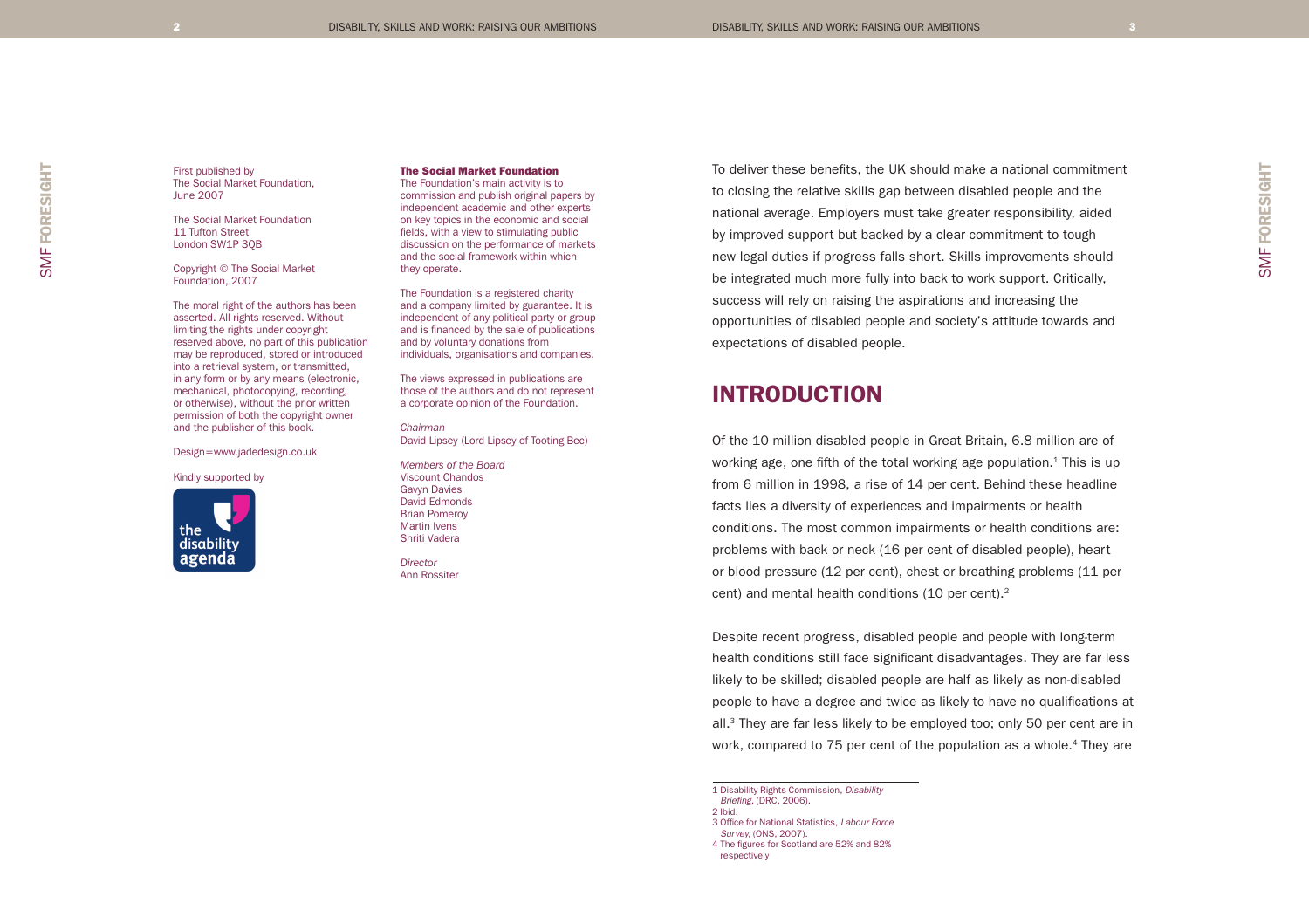also more likely to be socially excluded and live in poverty; disabled adults are twice as likely to be living in poverty as non-disabled adults.

This is unfair in a society that aims for opportunity for all and improved social justice. Skills are increasingly a key driver of employment and so helping disabled people to improve their skills must be at the heart of a strategy to ensure disabled people can succeed in the labour market. But the continuing disadvantage of disabled people constrains national prosperity too; the UK is simply not making the most of the talents of all of its people.

This essay explores the links between disability, skills and work. It uses the methodology established by the Leitch Review to examine the impacts of improving the skills of disabled people and shows that ensuring disabled people have greater opportunity to improve their skills is critical to delivering full employment, boosting growth and delivering improved social justice. It also develops policy recommendations to deliver this.

# THE CURRENT SITUATION

Disabled people are far less likely to be in work or hold qualifications than the national average. Currently, disabled people are twice as likely as other citizens to have no recognised qualifications whatsoever and only 59 per cent of disabled people are qualified to at least level 2, compared to 76 per cent of non-disabled people.<sup>5</sup> This is not just a minority issue either, over one third of all those without any formal qualifications are disabled.<sup>6</sup> Around 23 per cent of disabled people lack functional literacy, compared to a national average of 16 per cent. $7$ 

Within the wide definition of disability, there are significant concentrations of low skills among certain groups of disabled people and people with long term health conditions, most notably among those over the age of 50. Certain impairment groups are also over represented. Labour Force Survey data suggests that about one third of disabled people with no qualifications have mobility impairments, one third have long-term health conditions, around 15 per cent have mental health conditions and around 6 per cent have learning disabilities.

Disabled people are also far less likely to be in employment than nondisabled people. The employment rate of disabled people and people with long term health conditions has risen faster than average over the past decade, from 43 per cent in 1998 to over 50 per cent by 2006, but remains some 25 percentage points below the national average.

6 National Assembly for Wales National Statistics, Statistical focus on disability and long-term illness in Wales, (2003); ONS, Labour Force Survey, (ONS, 2007).

some of this gap is accounted for by the fact that not all people will learning difficulties might be expected to reach this level.

SMF FORESIGHT

<sup>5</sup> Disability Rights Commission, Disability Briefing 7 Skills for Life survey, (DfES, 2003). At least March 2006, (DRC, 2006).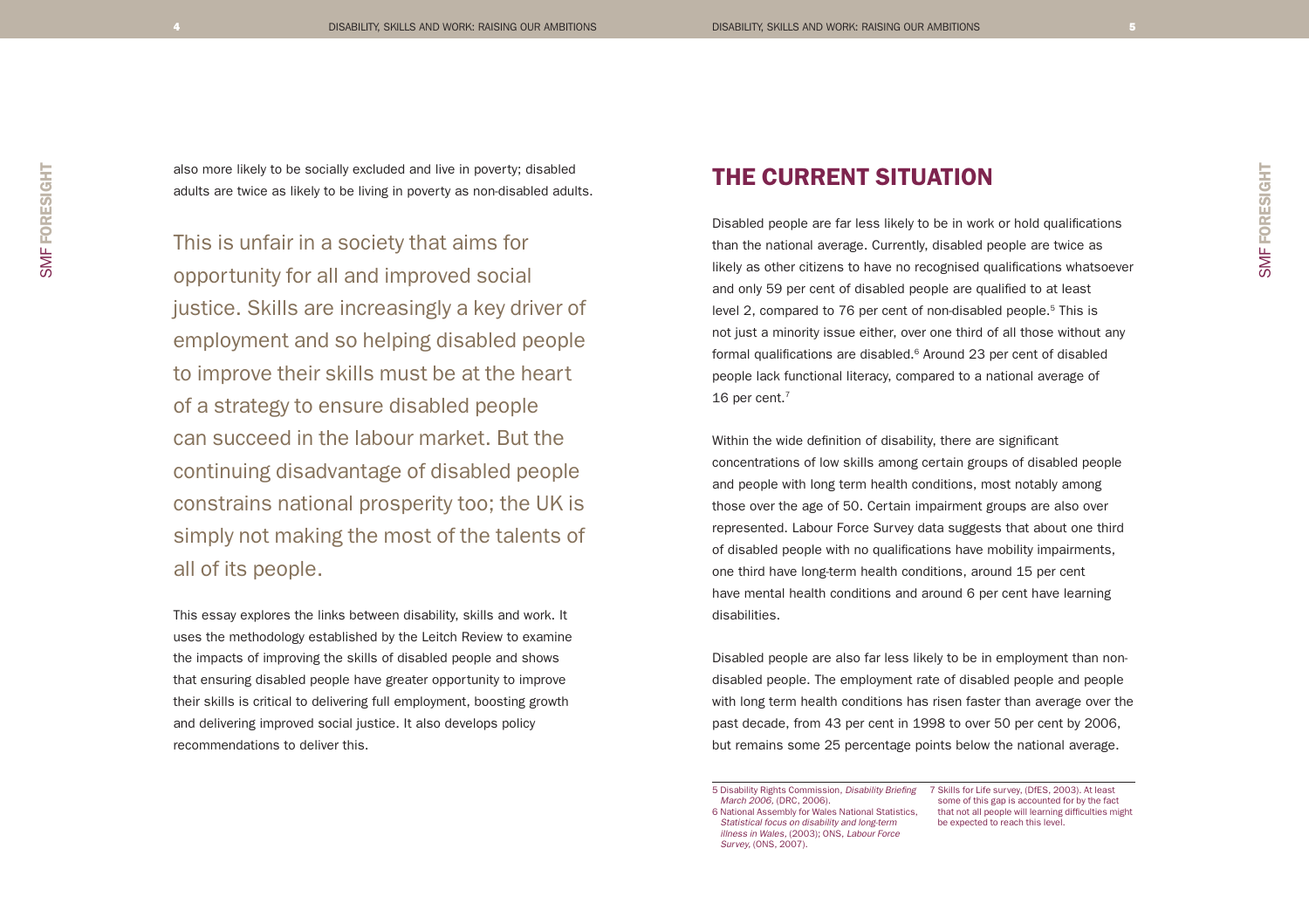SMF FORESIGHT SMF FORESIGHT

This universal picture masks significant differences in the employment opportunities of people with different types of impairment: only one in ten people with severe learning disabilities and two in ten people with mental health problems are in work.<sup>8</sup>

Furthermore, there is a clear and strengthening link between skills and employment – these are interlinked rather than separate challenges. For example, those with low skills are far less likely to be in work than those with high skills. Fewer than one in two adults with no qualifications have a job, compared to more than nine in ten people with the equivalent of a degree.<sup>9</sup>

This raw data shows the impact of a range of disadvantages and barriers that individuals might face, not just skills. However, research to isolate the impact of skills finds that a higher level of skills is associated, all else equal, with a higher probability of employment. For example, functional numeracy skills are associated with a 2-3 percentage point higher probability of being in work, while functional literacy skills are associated with as much as a 10 percentage point higher probability of employment.<sup>10</sup>

#### Double disadvantage

The link between skills and employment is even stronger for disabled people: having low skills holds a greater labour market penalty for them. As Chart 1 shows, disabled people and people with long term health conditions have lower employment rates than the non-disabled population no matter what their qualification level, with the biggest 'penalty' coming for those with low or no qualifications.

8 DRC, Disability Briefing, (DRC, 2006). 9 Office for National Statistics, Labour Force Survey, (ONS, 2007).

10 McIntosh, Dearden, Myck and Vignoles, The returns to academic, vocational and basic skills in Britain, (Skills Task Force Research Paper 20, 2000).





The chart shows that the employment gap between disabled adults and non-disabled adults without any qualifications is 38 per cent. Where both groups have level 2 skills, this gap narrows to 22 per cent. Having no qualifications is a severe labour market disadvantage for anyone. But having both no qualifications and being disabled carries an even greater penalty – a double disadvantage. In this respect, skills can be a central plank of welfare policy for disabled people, giving them greater opportunities to find and stay in work, and so providing greater employment security.

Currently, at every level of qualification, disabled people are up to three times more likely than other citizens to be without a job but want to work.11 It is striking that disabled graduates have a higher chance of

11 Palmer, Carr and Kenway, Monitoring poverty and social exclusion 2005, (Joseph Rowntree Foundation and New Policy Institute, 2005).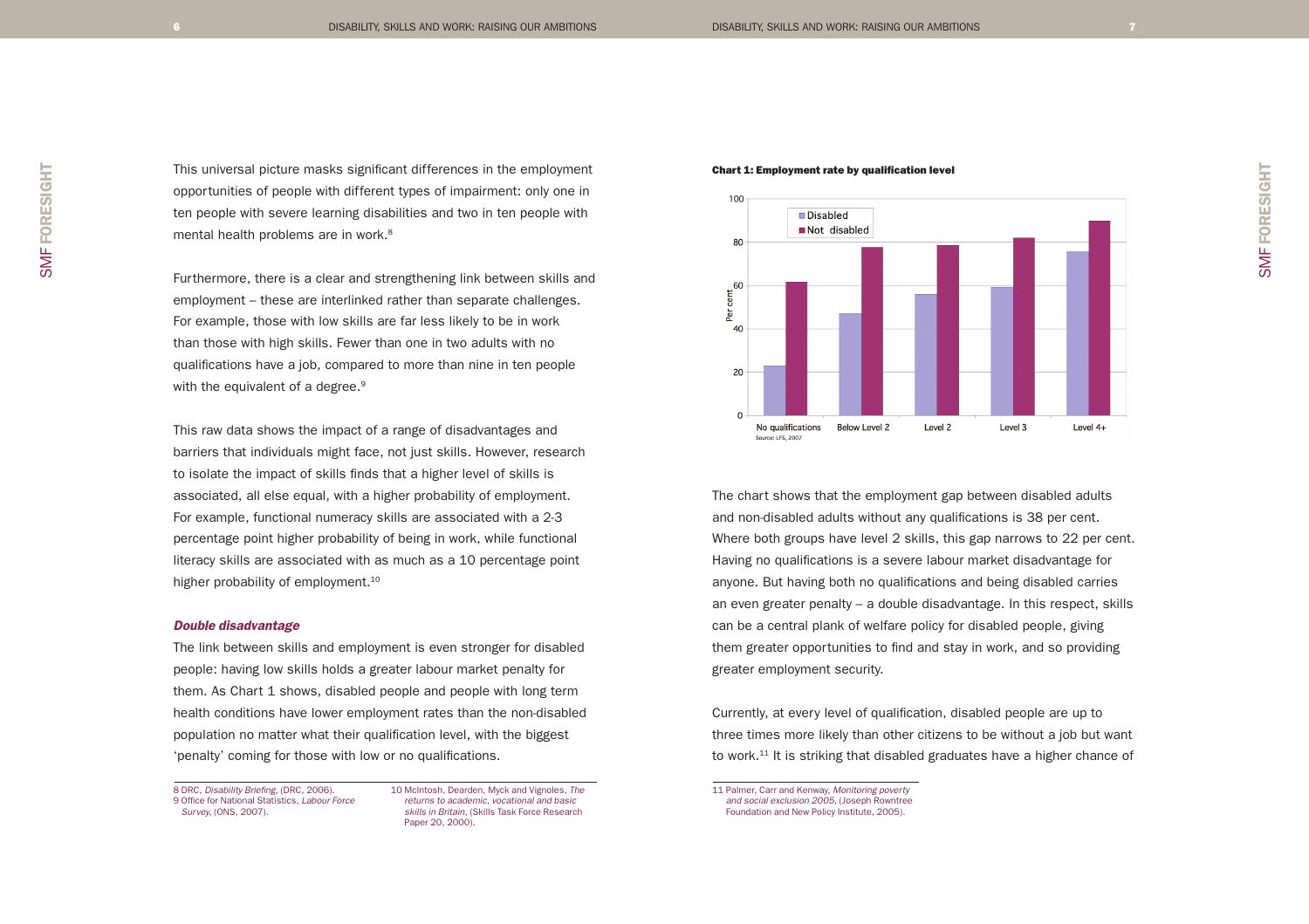being out of, but wanting, work than a non-disabled adult who has no qualifications at all.<sup>12</sup>

This evidence points to a complex relationship between skills, employment and disability. The three need to be considered together rather than in isolation.

#### The impact on poverty and children

The skills and employment disadvantage that disabled people face leads to a concentration of poor opportunities, barriers to labour market participation and a greater likelihood of living in poverty. This leaves many disabled people facing a combination of low skills and social exclusion. Almost one third of working age disabled adults live in poverty today, twice the rate for non-disabled adults and higher than a decade ago.13 Around 400,000 disabled parents, one quarter of whom are in work, have incomes below the poverty line. This can have significant impacts on the life chances of the children of disabled parents.<sup>14</sup>

# TACKLING DISADVANTAGE AND DISCRIMINATION

The labour market disadvantage of disabled people is driven by a complex and overlapping array of factors. Efforts to tackle this disadvantage have been based on both specific measures to help disabled people, for example tackling discrimination, and efforts to ensure equal access to 'mainstream' programmes that aim to improve employment prospects and progression more widely.

12 Ibid. 13 Ibid. 14 Households Below Average Income statistical report (HBAI) for the period 1994/95- 2005/06.

This evidence points to a complex relationship between skills, employment and disability. The three need to be considered together rather than in isolation.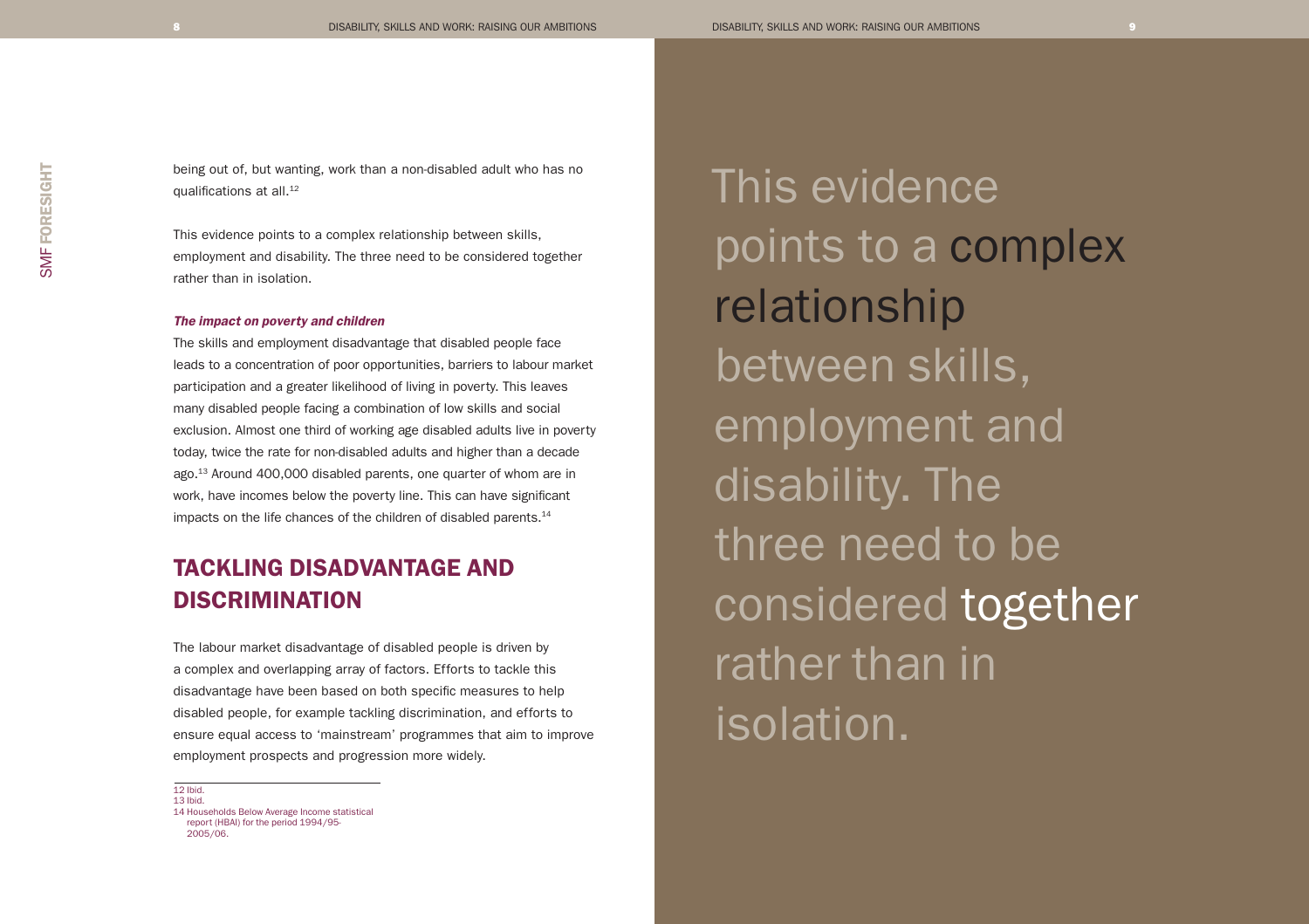## The role of employers

The vast majority of disabled people acquire an impairment while in work and where this is not effectively managed it can often lead to the employee leaving employment. Around 600,000 people (2.6 per cent of all employees) become sick or acquire an impairment on the Disability Discrimination Act (DDA) definition each quarter.15 Within one year, 13 per cent have left employment. On the narrower definition based on Statutory Sick Pay (SSP) and Incapacity Benefit (IB) receipt, the figure becoming sick or acquiring an impairment is lower at 73,000. Almost one half of those have left employment 9-12 months later.

People with low skills who acquire an impairment, along with those who develop a mental health condition, are most likely to fall out of employment when they develop their impairment. Around one in six workers lose their job after developing an impairment or long-term health condition (people with mental health conditions face double the risk).16 This risk is increased for those with low skills: those in manual work also face double the risk.

Evidence shows that many people do not feel able to disclose impairment to their employer because they are concerned about their employers' attitude and the impact on their job.<sup>17</sup> This may limit their ability to get the help or reasonable adjustments that could enable them to stay in work.

The Disability Discrimination Act (DDA), introduced in 1995, makes it unlawful to discriminate against disabled people and requires employers and service providers to make 'reasonable adjustments' for

15 Burchardt, Enduring economic exclusion, (JRF, 17 Stanley, Ridely, Manthorpe, Harris and Hurst, 2000); Burchardt, Employment retention and the onset of sickness and disability: evidence from the LFS longitudinal data sets, DWP in house report 109, (DWP, 2003). 16 Ibid.

Disclosing Disability: Disabled students and practitioners in social work, nursing and teaching, (Social Care Workforce Research Unit, 2007).

disabled people.18 In addition, the Act was extended in 2005 to place a duty on the public sector to promote equality for disabled people.

However, while awareness of disability and the DDA is rising (75 per cent of employers across the country, though higher at 87 per cent in Scotland), understanding of disability and what employers can do remains low (for example, only 8 per cent of employers have ever actively sought information or advice on the DDA).<sup>19</sup> This relatively low awareness was reflected in a recent survey which found that 45 per cent of small firms believe that it would be 'quite or very difficult' to employ a disabled person.<sup>20</sup> In some cases, people who have certain impairments, such as visual impairments or mental health conditions, may face particular discrimination, because of negative assumptions about their ability to do the job given the nature of their impairment. There is clearly further to go to make the aspirations of the Act a practical reality on the ground.

Increased help and support has aimed to help employers meet their DDA responsibilities. Access to Work provides financial support for both one-off and ongoing additional costs of employing a disabled person. It is supported by employers, with the British Chambers of Commerce describing it as 'the best kept secret in Government',<sup>21</sup> and delivers economic benefits, recouping £1.48 in increased tax and NI contributions for every  $£1$  spent.<sup>22</sup>

However, the budget was capped at £50 million in 2003/04 and awareness among both employers (especially small employers) and individuals is relatively low. Partly as a consequence, just 59 per

20 Opinion Research Business, Small employers attitudes to disability, (DRC, 2005). 21 Social Market Foundation, The Incapacity Trap,

(SMF, 2005). 22 Disability Employment Coalition, Access to

<sup>18</sup> Hurstfield et al, Monitoring the Disability Discrimination Act (DDA) 1995 Phase 3, (DRC Research Report, 2004). 19 Stuart et al, How employers and service providers are responding to the Disability Discrimination Act 1995, (IES, 2002).

Work for disabled people, (DEC, 2004).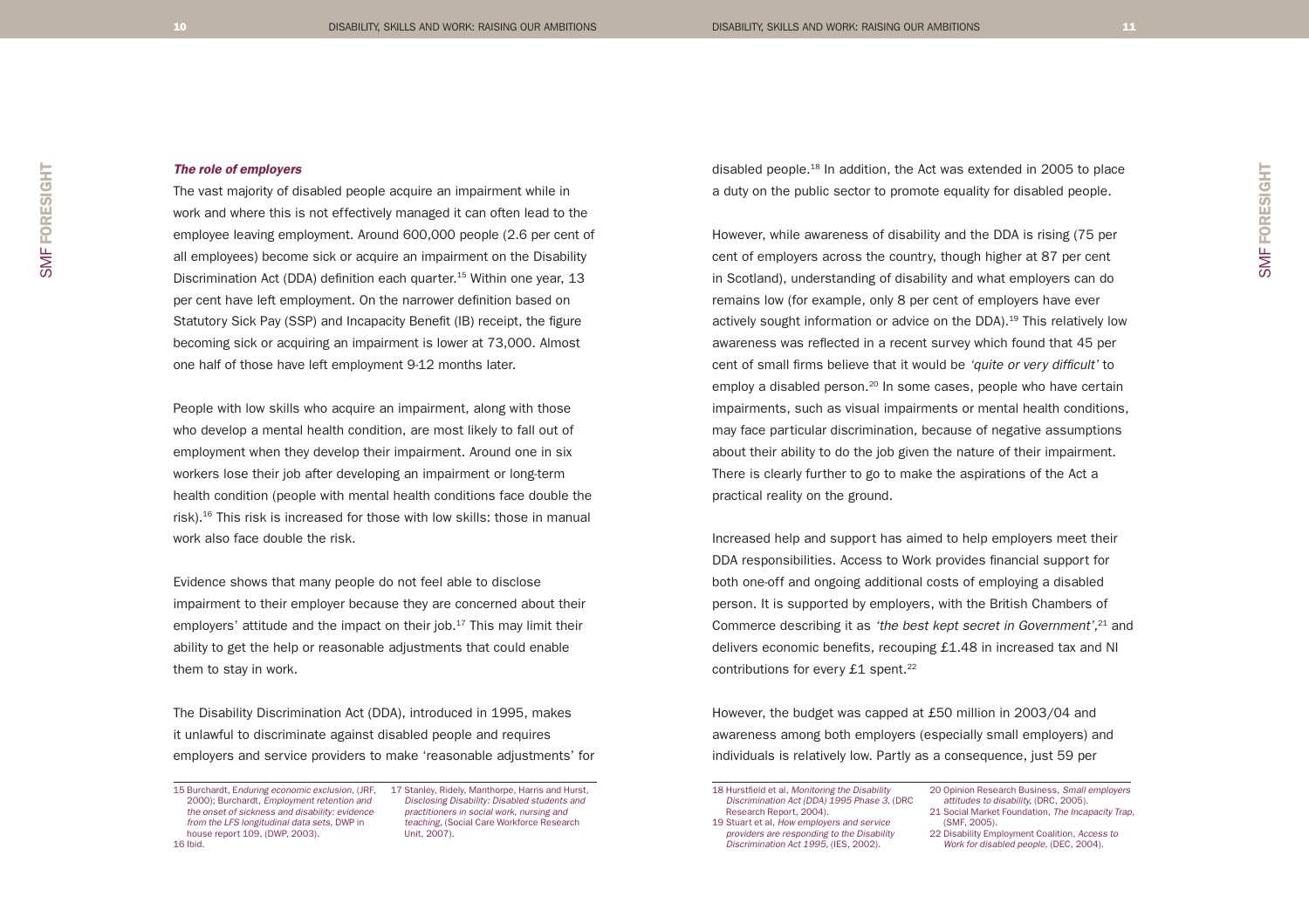cent of larger firms claim to have made adjustments for disabled people in recruitment (although a much higher 88 per cent had made adjustments for retention), compared to an even lower 15 per cent of small firms (34 per cent for retention).<sup>23</sup> This is despite the fact that many such adjustments require little or no extra cost to the employer.<sup>24</sup>

Alongside financial support, measures to give employers access to advice have been introduced. For example, Workplace Health Connect is piloting provision of information and advice on workplace health and safety to small and medium sized enterprises (SMEs) in England and Wales. Evaluation to date suggests it has so far engaged with employers representing more than 300,000 employees and that SMEs both value the service and intend to implement its recommendations.<sup>25</sup> Services such as this can help both to support disabled people into work, but also prevent those who acquire an impairment from falling out of the labour market by ensuring employers have effective information, advice and support on making adjustments.

#### The role of Welfare to Work and the skills system

The benefit system has always offered additional support to disabled people and people with long term health conditions, but traditionally given little help to get back into work. As a result, the number of people on incapacity-related benefits rose significantly during the 1980s and early 1990s as employment fell and those who found themselves on such benefits were offered little or no back to work support. Consequently, by the mid-90s someone who had been on Incapacity Benefit (IB) for two years was more likely to retire or die than to find another job.

In 1998, the New Deal for disabled people (NDDP) was introduced, offering personalised support to Incapacity Benefit (IB) claimants who volunteered for it. Alongside this, there has been encouragement of supported employment through, for example, Remploy and Workstep, though such approaches often have a relatively high cost.26

However, take-up of NDDP was relatively low and the number of IB claimants continued to rise. So in 2003, Pathways to Work, offering a tailored condition management programme matched by a responsibility to attend a series of work-focused interviews (WFIs), was piloted for new claimants of IB. Pathways has, so far, been a success: benefit off-flow rates are around 8 percentage points higher in the areas it operates, though this success can vary by type of impairment.<sup>27</sup> As a result, it is now being rolled out nationwide.

Looking forwards, a key challenge will be to extend the Pathways approach for existing IB claimants, as well as new claimants. In addition, the recent Welfare Reform Green Paper and subsequent Bill propose changes to the structure of the benefit.<sup>28</sup> These changes aim to focus assessment on what people can do rather than what they cannot, with those that qualify for benefit receipt split into two groups: those that could work and hence more can be expected of, and those who cannot work and who need increased support. As part of these changes, IB will be renamed the Employment and Support Allowance (ESA).

#### The role of education and aspiration

Young disabled people have broadly the same chance of achieving a level 2 qualification (GCSE grades A-C or equivalent) as a young

<sup>23</sup> Howard, Small employer literature review, (DRC, 2004).

<sup>24</sup> Meager et al, Costs and Benefits to Service Providers of Making Reasonable Adjustments under Part III of the Disability Discrimination Act, (IES, 2002). 25 Tyers, Workplace Health Connect: Progress

Report, (IES, 2007).

<sup>26</sup> Hasluck and Green, What works for whom? A review of evidence and meta analysis for the

DWP, (DWP, 2007).

<sup>27</sup> Blyth, Incapacity Benefit reforms – Pathways to Work Pilots performance and analysis, Working paper 26, (DWP, 2006). 28 DWP Green Paper, A new deal for welfare: Empowering people to work, (DWP, 2006).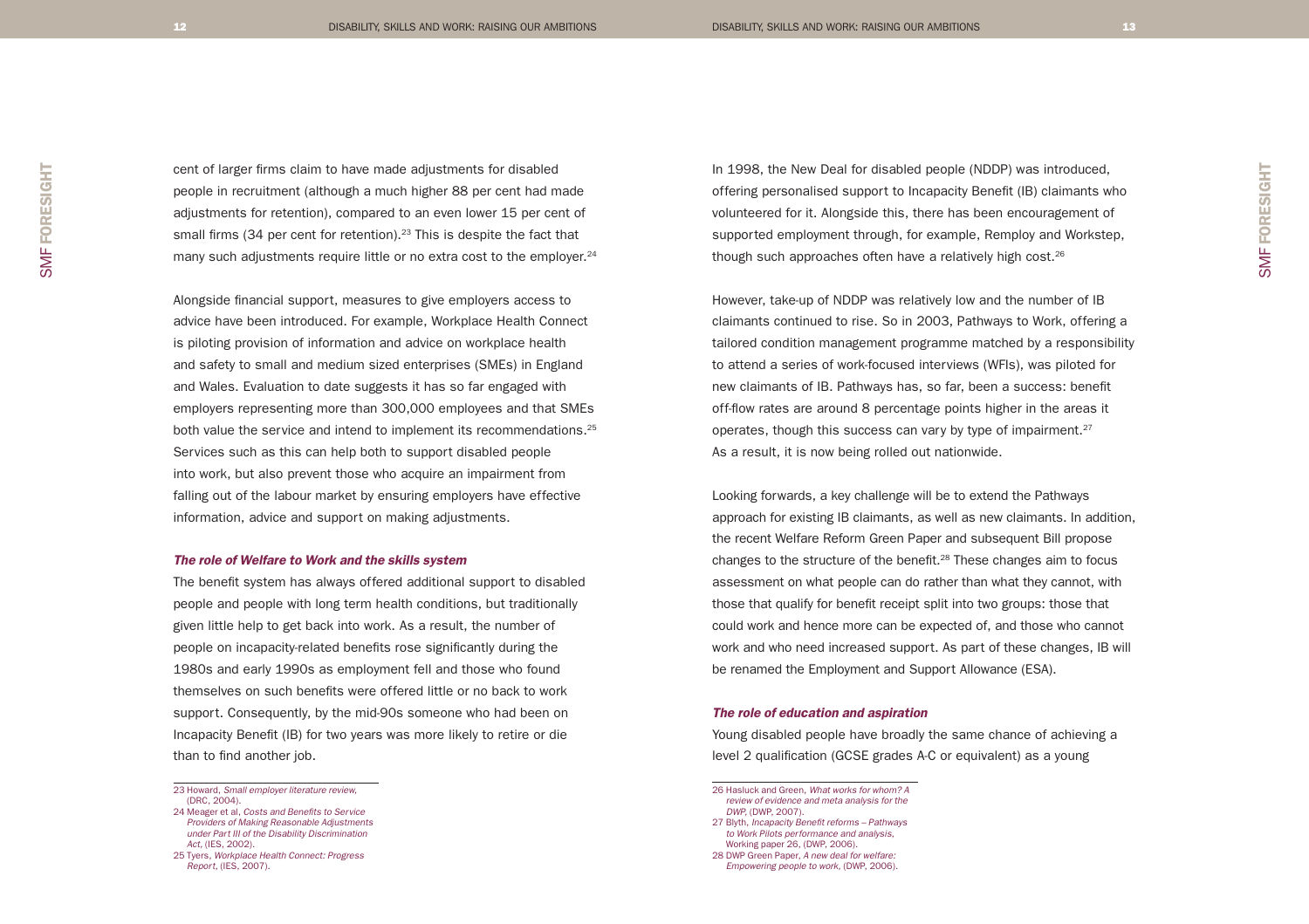non-disabled person.29 However, there is a marked inequality of outcome in attaining higher level qualifications. This reflects the much higher rates of dropping out of education at age 16 among disabled people.

Even accounting for young people with learning disabilities (roughly 14 per cent of the total number of disabled people 16-24), who may not be expected to reach that level of qualification by that age, this shows a notable inequality of outcome between the qualifications achieved before and after the compulsory school leaving age.

Consequently, at age 16, young disabled people in England and Wales are twice as likely not to be in any form of education, employment or training (NEET) as their non-disabled peers, a figure which increases to three times as likely by the age of 19.<sup>30</sup> The proportion of young disabled people who were NEET increased from 11 per cent to 15 per cent between 2000 and 2004.

The relatively low participation of young disabled people has a profoundly negative effect on their life chances. Not being in employment, education or training for six months or more between 16 and 18 is the single most powerful predictor of unemployment at age 21.<sup>31</sup> This combination of factors suggests a causal link between disability and school drop out with an almost inevitable link to poor employment prospects.

In part, this reflects a culture of low expectations: a recent survey found that one fifth of young disabled people said that they were discouraged from taking GCSEs because of their impairment.<sup>32</sup>

29 ONS, Labour Force Survey, (ONS, 2007). 30 In Scotland there are 3,900 young disabled The relatively low participation of young disabled people has a profoundly negative effect on their life chances.

people who are NEET. 31 The Equalities Review, Interim Report, (2006).

<sup>32</sup> NOP, Young disabled people: A survey of the

views and experiences of young disabled people in Great Britain, (DRC, 2003).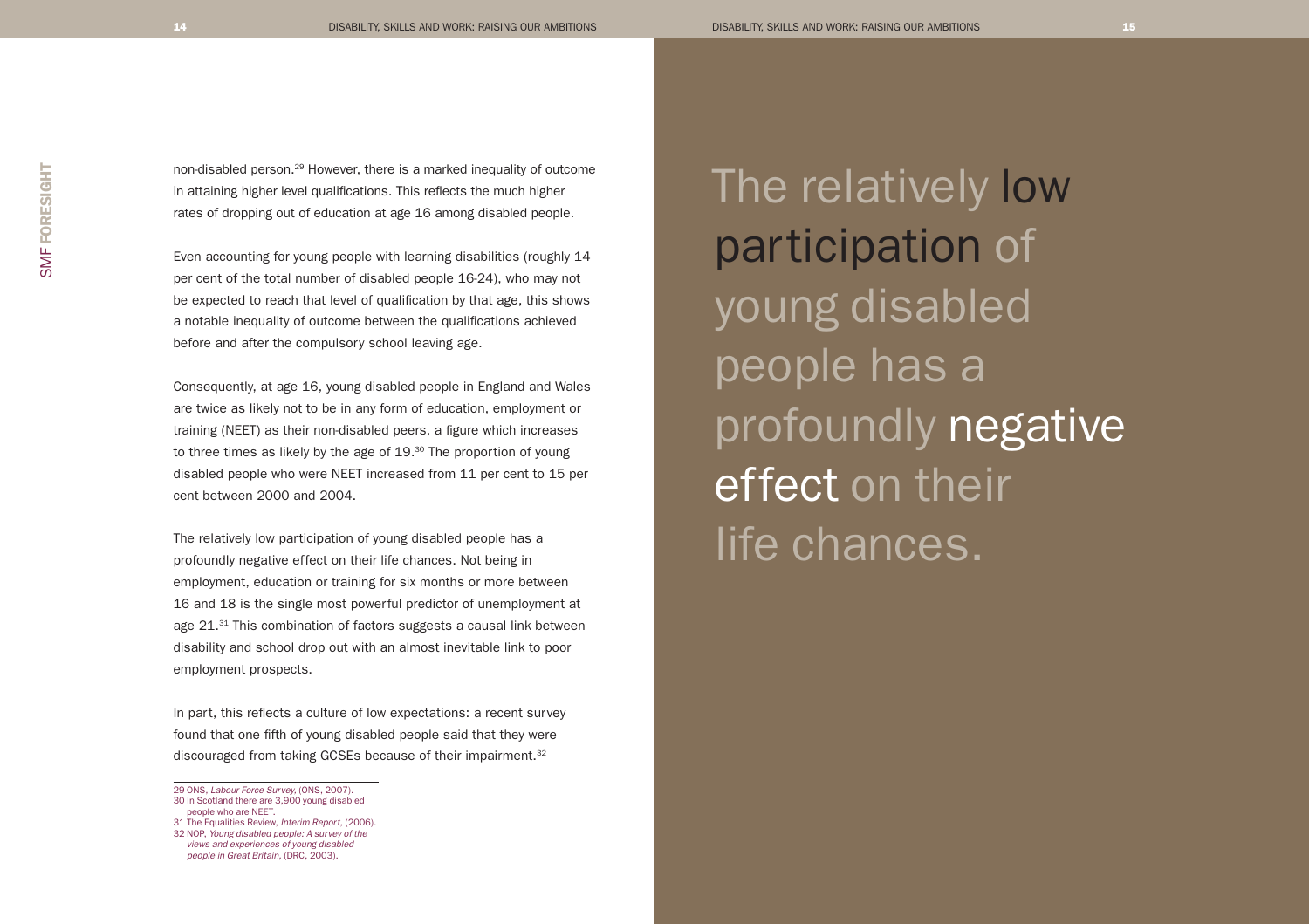This leads on to a fall in aspirations. Evidence suggests that, by the age of 26, the expectations of young disabled people have departed considerably from non-disabled people of the same age, with significant numbers saying that nothing they can do in their lives makes a difference.<sup>33</sup> In this way, relatively low aspirations and expectations are both a cause and a consequence of labour market disadvantage for disabled people.

This skills disadvantage persists into adulthood with disabled people less likely to have access to in-work skills development that might aid career progression. Only 9.5 per cent of learners in LSC-funded provision are disabled, despite the fact that 20 per cent of the working age population is disabled.<sup>34</sup> In the Employer Training Pilots that formed the basis for the national Train to Gain programme, disabled people were under-represented and less likely to complete their courses.35 Similarly, disabled people are less likely to be undertaking an Advanced Apprenticeship, though participation in Foundation Apprenticeships is comparable with that for non-disabled people.

## THE CHALLENGE AHEAD

Despite some progress in the last decade, it is clear that disabled people remain significantly disadvantaged, both in the labour market and in society. As the global economy changes, an increasing premium will be placed on skills. As the population ages, employers will need to adapt to changes in the pool of potential employees. Increasingly, improving the opportunities of disabled people will become central to achieving national prosperity as well as equality of opportunity.

### Skills

Chart 2: 2020 skills projections

Relatively poor skills are a key part of the disadvantage disabled people face and this relative skills gap may widen further by 2020. Chart 2 shows projections for the skills mix of disabled people and how this compares to the projected mix for the UK as a whole. These projections should not be seen as precise predictions. Instead, they are intended to be illustrations of what would happen in the absence of action to change previous trends.36



The chart shows that the qualification profile of disabled people is set to improve. Around 80 per cent of disabled people will be qualified to at least Level 2 by 2020, compared to 61 per cent today, and almost

<sup>33</sup> Burchardt, The education and employment of young disabled people: Frustrated ambition, (JRF, 2005). 34 Strategy Unit, Improving the life chances of

disabled people, (Strategy Unit, 2005). 35 Hillage et al, Platform for progression:

Employer Training Pilots, (IES, 2005).

<sup>36</sup> See Annex A for a description of the methodology underpinning these projections.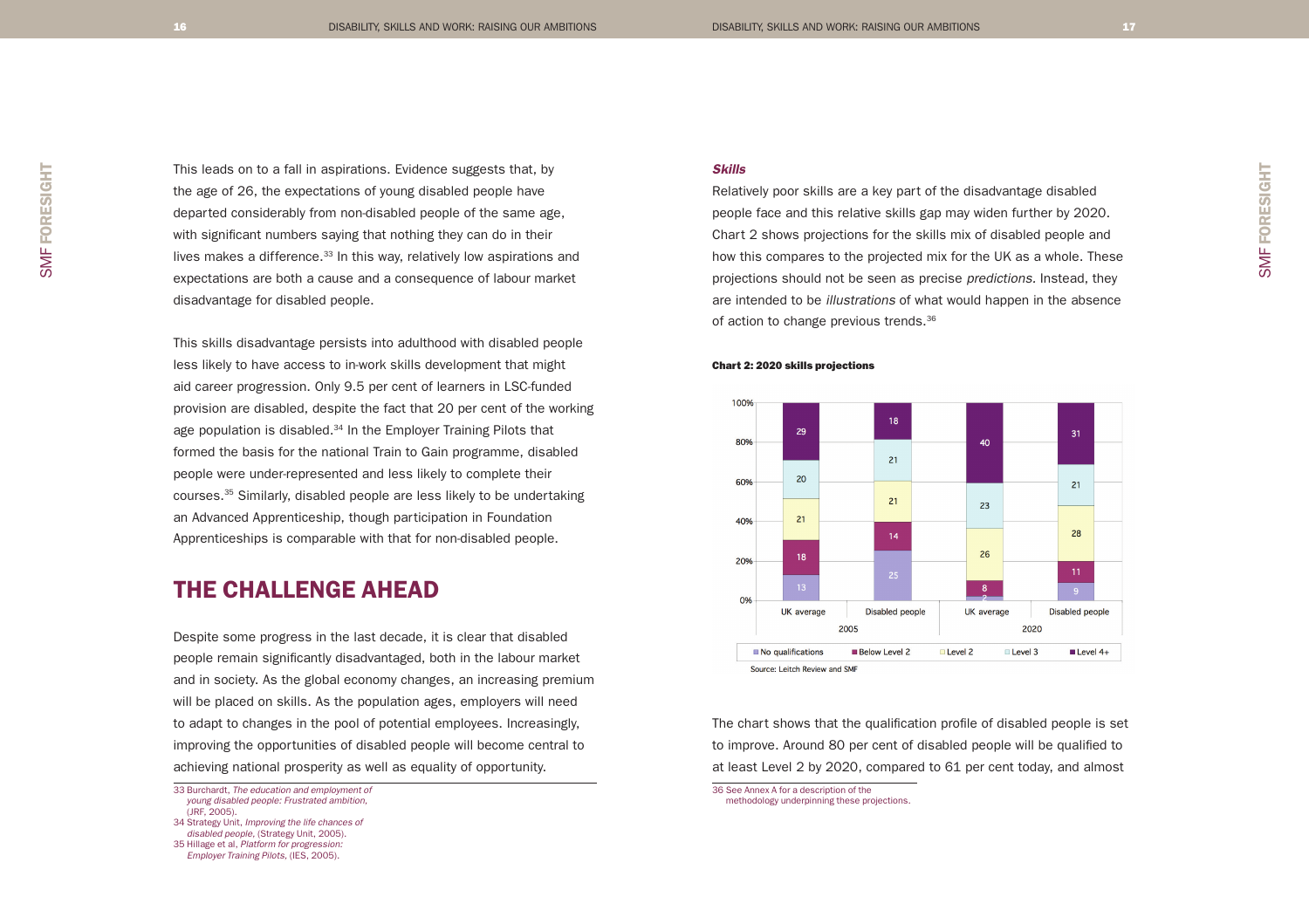one third will have a degree equivalent qualification, up from less than one fifth today.

However, because the skills profile of the UK population as a whole will improve too, disabled people risk an increasing disadvantage. For example, the proportion of disabled people with less than a level 2 qualification (20 per cent) would be double the UK average (10 per cent).

Similarly, disabled people are far more likely to have basic skills needs than the population as a whole. Almost one quarter of disabled people lack functional literacy, compared to a national average of one sixth, and 31 per cent lack functional numeracy, compared to a national average of 20 per cent.

By 2020, these national averages are projected to have fallen to 10 per cent lacking functional literacy and 15 per cent lacking functional numeracy. If the basic skills profile of disabled people improves at the same rate as the national average, by 2020, 1.7 million (21 per cent) of disabled people will still lack functional literacy and 2.5 million (30 per cent) will lack functional numeracy.

Such a continuing skills deficit is not just a problem for disabled people. It would prevent the UK from reaching its goal of world class skills by 2020.<sup>37</sup> At the low end, the Government's acceptance of the Leitch Review recommendations on world class skills means achieving up to 95 per cent of adults qualified to at least Level 2, up from 69 per cent today.38 More than one third of those with no qualifications

37 Defined by the Leitch Review, and accepted by Government, as being in the top quartile of the OECD at each skill level. 38 Level 2 is equivalent to five GCSEs at grades A\*-C.

are disabled. Hence, even if all of the non-disabled population were to achieve this level, the UK would fall 800,000 attainments short of 95 per cent at Level 2 without improvements in the skills of disabled people. In other words, it will be impossible to deliver world class skills unless disabled people are better supported to significantly improve their skills.

#### Employment

This persistent and potentially deepening skills disadvantage is likely to further constrain the employment opportunities of disabled people. The link between skills and employment is strengthening over time as a result of global economic change, making its impacts even more profound. Increasing global integration and accelerating technological change are increasing the demand for skills. Consequently, the employment rate for people with no qualifications has fallen over the last decade, so that today fewer than one in two people with no qualifications are in work.

Over the next decade, the employment opportunities for those with low or no skills are likely to fall still further. Projections suggest there will only be 300,000 unskilled jobs by 2020, yet Chart 2 suggests there may be at least 650,000 unqualified disabled people.

Again, this is not just an equality issue. The persistence of low skills among disabled people is likely to constrain employment nationally too. To reach an 80 per cent employment rate will require an extra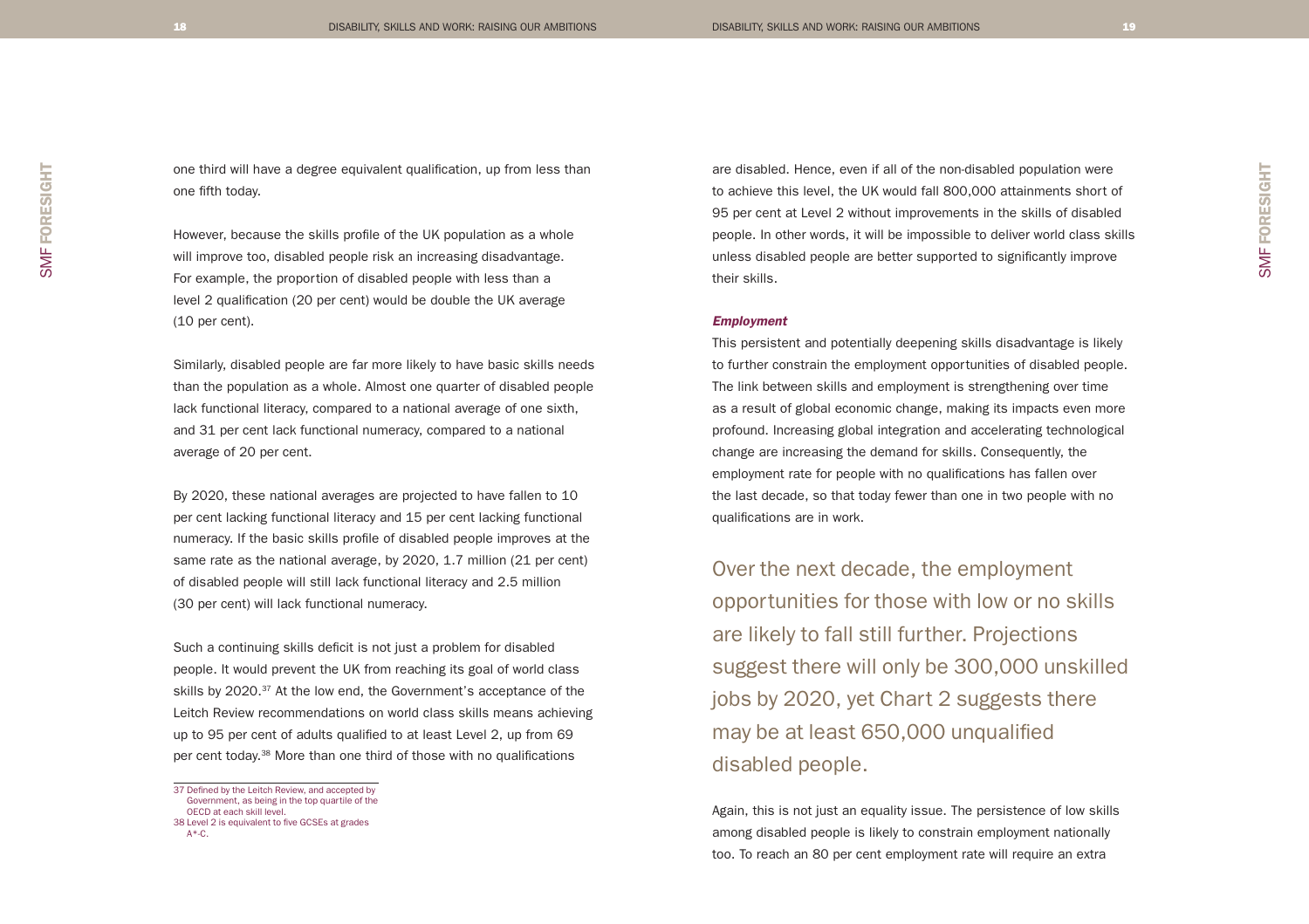2 million people to find work. Today there are around 4.5 million people on out of work benefits – 950,000 on Jobseeker's Allowance (JSA), 800,000 lone parents on Income Support (IS) and 2.7 million people on Incapacity Benefit (IB). So even if every claimant of JSA and every lone parent on IS found work, the UK would remain short of an 80 per cent employment rate – it will not be possible to reach this goal without helping more disabled people into work.

The nexus between skills, employment and disability has clear implications for delivering reductions in poverty too. As the previous section noted, disabled adults are twice as likely to live in poverty as non-disabled adults. Disabled lone parents make up an increasing proportion of the number of lone parents out of work and more than 260,000 disabled lone parents have children who are living in poverty.39 Supporting disabled parents to get into the labour market and progress to higher paid jobs will be an important step in the commitment to eradicate child poverty.

# THE SCALE OF THE PRIZE

It is possible to quantify the economic benefits that improvements in skills and employment for disabled people would bring. Moving the employment rate for disabled people from its current 50 per cent to the national average of 75 per cent would involve helping an additional 1.3 million disabled people into work (a little higher than the Government's current target for reducing the number of Incapacity Benefit claimants by 1 million). This would boost UK GDP by at least £13 billion, equivalent to 6 months of economic growth.<sup>40</sup>

## The impact of improving skills

This paper uses the framework set out by the Leitch Review for analysing the costs and benefits of improvements in skills. The Review used the increase in earnings that people gain from being more highly skilled as a measure of improved productivity from higher skills. The employment returns data discussed earlier were used to analyse the potential boost to employment. These were both cautious assumptions, likely to underestimate the total benefit.

These benefits were then compared to the costs of skills improvements, both the direct cost of providing courses and the opportunity cost to the individual and economy of lost wages and output. For more details, please see Annex A.

This approach is used to examine the potential impact of three different scenarios for improving the skills of disabled people, summarised in Chart 3:

- Closing today's gap. Moving the qualification mix and basic skills profile of disabled people to today's UK average;
- Closing the gap by 2020. Improving the qualification mix and basic skills profile of disabled people to the projected 2020 national average; and
- World class skills. Improving the qualification mix and basic skills profile of disabled people to world class levels by 2020.

SMF FORESIGHT

<sup>39</sup> ONS, Labour Force Survey, (ONS, 2007). 40 Assuming all 1.3 million go into full-time work at the National Minimum Wage.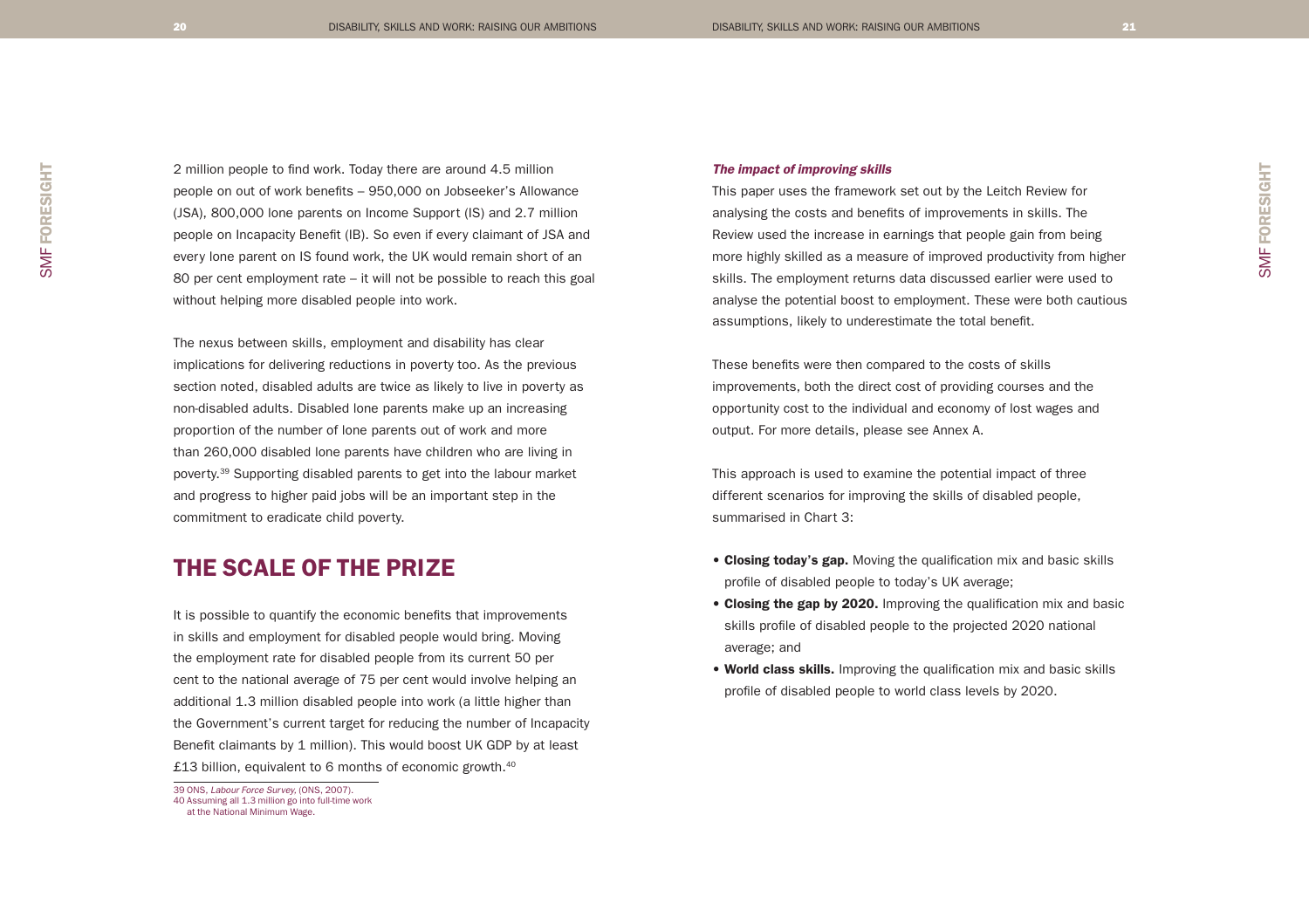SMF FORESIGHT

SMF FORESIGHT



#### Chart 3: Scenarios for improving the qualifications of disabled people

#### Closing today's skills gap

As the previous section set out, the skills mix of disabled people lags far behind that of the UK as a whole. To improve the skills mix of disabled people to that of the current UK average would, compared to today, require:

- 1.2 million fewer disabled people qualified below Level 2;
- 250,000 more disabled people qualified to Level 2;
- 275,000 more disabled people qualified to Level 3; and
- 650,000 more disabled people qualified to at least Level 4.

In addition, improving the basic skills profile of disabled people to the current UK average of 16 per cent lacking functional literacy and 21 per cent lacking functional numeracy would require 600,000 disabled people to improve their literacy and 500,000 to improve their numeracy. This is broadly equivalent to the rate of improvement projected for the coming decade.

The net benefit from increased productivity (each average worker producing £1,250 more each year than they otherwise would) and employment from doing this, under cautious assumptions, would be at least £15 billion over 30 years, a boost to the UK economy of at least £500 million in each of those years.

#### Closing the skills gap by 2020

Over the next 15 years, a combination of demographic change and action to improve skills among young people and adults, means the UK's skills mix will improve substantially.

Consequently, raising the skills mix of disabled people to today's UK average would leave it still lagging behind the UK average in 2020, running to stand still. The *absolute* position of disabled people would have improved, but their relative position would not.

This scenario examines the impact of improving the skills mix of disabled people to the expected UK average of 2020, closing the gap against this running target. While some of these improvements will occur even if the UK continues with 'business as usual' as a result of demographic change and upskilling, this would still require significant acceleration. Compared to today, this would require:

- 1.8 million fewer disabled people qualified below Level 2;
- 600,000 more disabled people qualified to Level 2, an acceleration of 70 per cent compared to the projected rate of increase;
- 350,000 more disabled people qualified to Level 3, almost tripling the projected rate of increase; and
- 1.8 million more disabled people qualified to at least Level 4, an acceleration of 33 per cent.

In addition, improving the basic skills profile of disabled people to the 2020 projected national average (10 per cent lacking literacy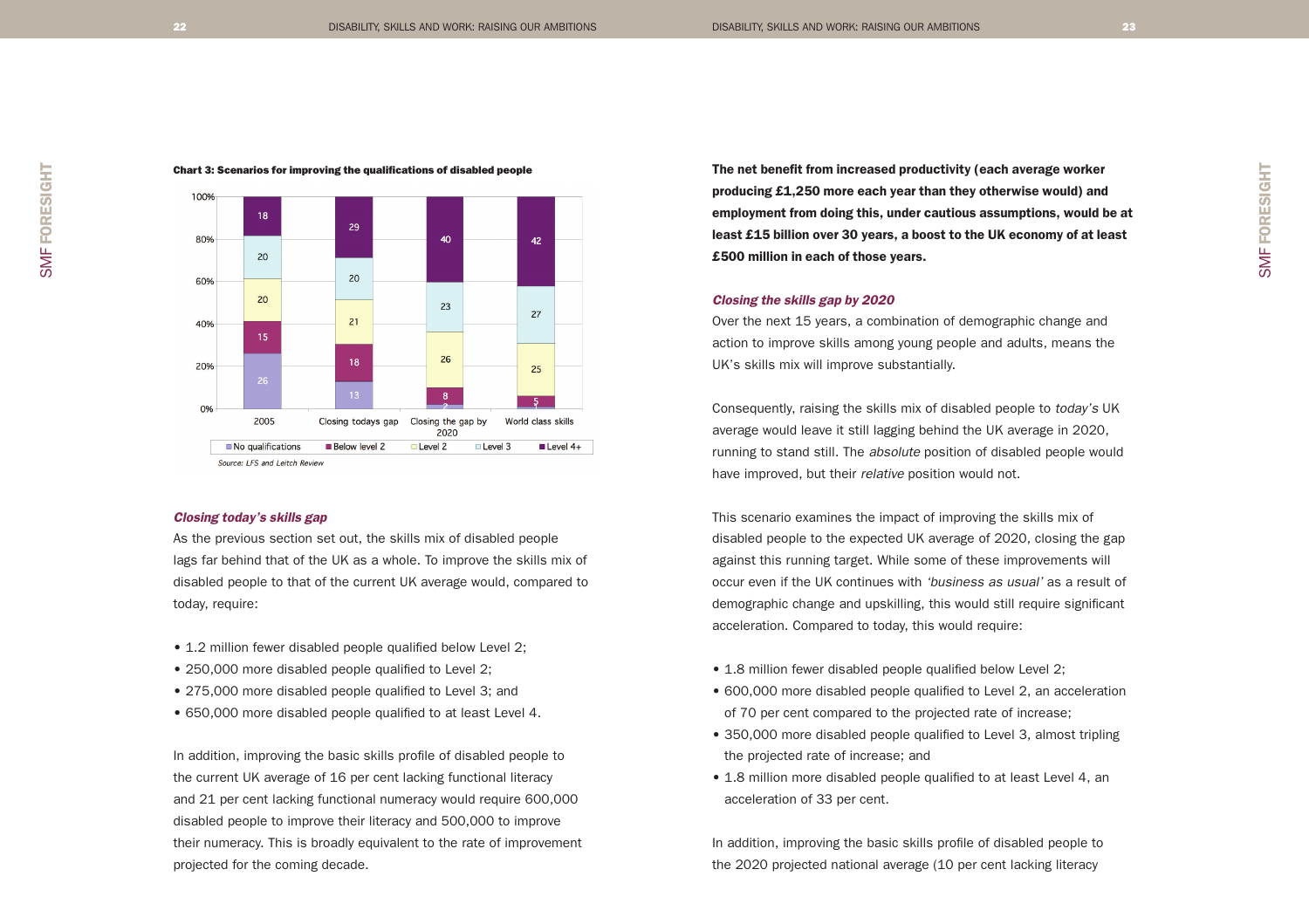and 15 per cent lacking numeracy) would require almost 900,000 disabled people to improve their literacy and 1 million to improve their numeracy. This is equivalent to increasing the projected rate of improvement over the next decade by around 50 per cent.

This would have the potential to deliver a net benefit of at least £30 billion over 30 years, an annual average boost to the UK economy of at least £1 billion. This would come through increased productivity and helping at least an additional 65,000 disabled people into work. Around one half of these benefits come from delivering the 2020 baseline for disabled people in Chart 2, itself by no means guaranteed.

### World class skills

The Leitch Review showed that, as a result of continuing improvements in other countries, the UK's skills base is on track to remain mediocre in 2020. It set out a vision of world class skills, involving more than doubling attainment at most skill levels.

The final scenario therefore examines the impact of improving the skills mix of disabled people to the Leitch vision of world class skills by 2020, moving the UK into the top quartile of the OECD at all skill levels. Compared to today, this would require:

- 2 million fewer disabled people qualified below Level 2;
- 500,000 more disabled people qualified to Level 2, an acceleration of 70 per cent compared to the projected rate of increase;
- 700,000 more disabled people qualified to Level 3, an acceleration of more than 400 per cent; and
- at least 1.8 million more disabled people qualified to Level 4 or above, an acceleration of more than 33 per cent.

In addition, improving the basic skills profile of disabled people to the 2020 projected world leading levels (only 5 per cent lacking literacy

and numeracy) would require 1.2 million disabled people to improve their literacy and 1.7 million to improve their numeracy.

This would have the potential to deliver a net benefit of at least £35 billion over 30 years, an annual average boost to the UK economy of at least £1.2 billion. This would come through increased productivity and helping at least an additional 80,000 disabled people into work. Around one half of these benefits come from delivering the 2020 baseline in Chart 2, itself a stretching task.

### The wider prize

The prize to the UK is, of course, greater than simply increased productivity and employment. It is partly about equality of opportunity and fairness – enabling people to reach their full potential regardless of their background and circumstance. But it is also about tackling poverty, in particular child poverty.

As the previous section set out, the poverty rate for disabled workingage adults is twice that for non-disabled adults and disabled parents are also more likely to live in poverty than non-disabled parents. While it is difficult to accurately quantify the potential impacts on poverty, it is clear that improving the pay and job prospects of disabled people to the extent calculated above could significantly reduce poverty.

This also points to a potentially significant intergenerational impact. Evidence shows that the life chances of children are closely related to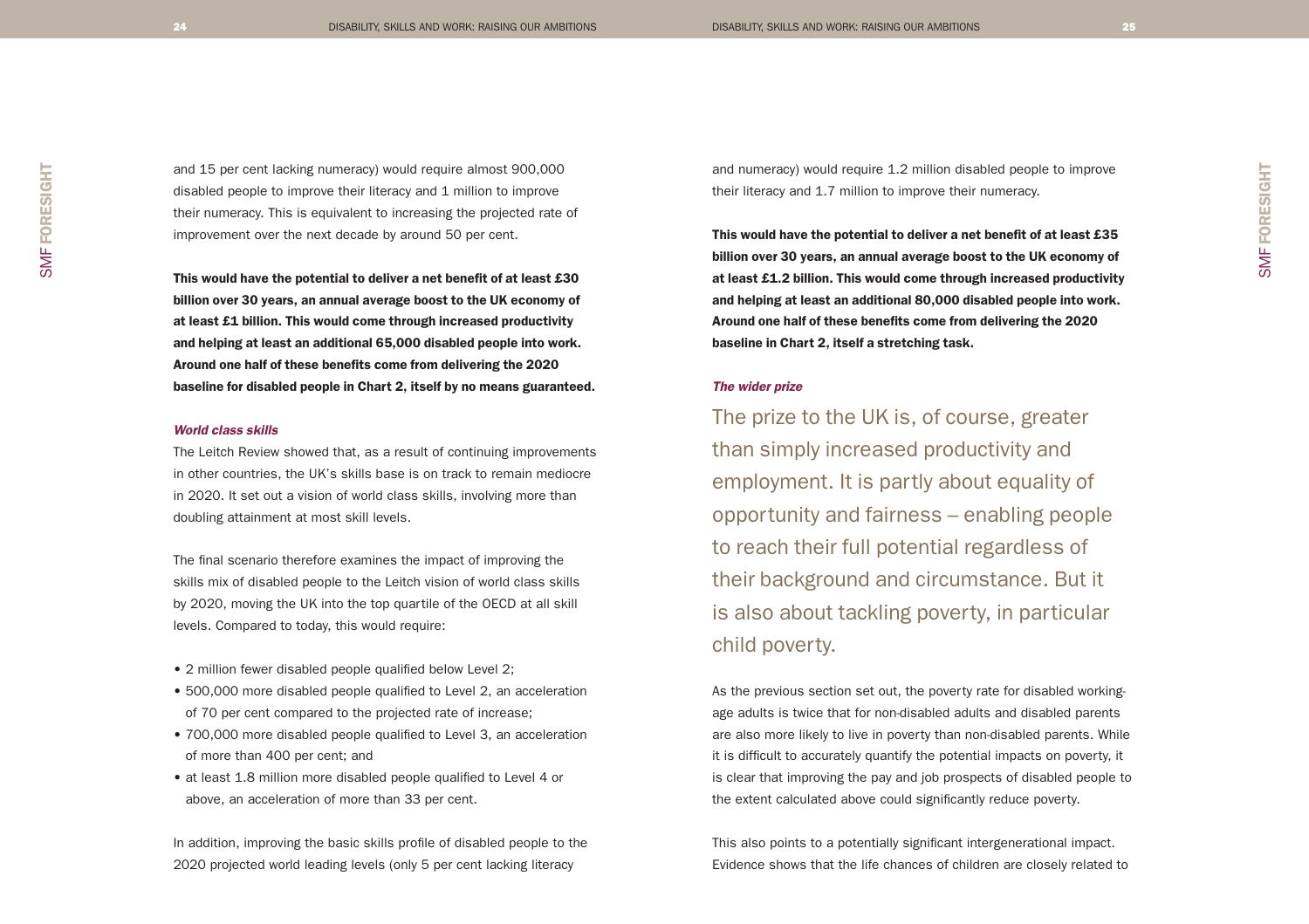their parents' outcomes.41 Hence children from deprived backgrounds often risk becoming trapped in a cycle of disadvantage. As set out earlier, disabled parents are more likely to be living in poverty. As children living in poverty are more likely to acquire an impairment or health condition in earlier life, their likelihood of living in poverty in adulthood is compounded.

By raising the outcomes of their parents, in particular their pay and job prospects, and hence cutting the number of families living in poverty, the children of disabled parents face less of a risk of suffering the lifelong disadvantage that childhood poverty can bring. Improving the skills of low-paid disabled parents can contribute to breaking the cycle of disadvantage that families can become locked in.

In addition, the number of disabled people out of work and claiming Incapacity Benefit varies significantly across the country. While nationally 20 per cent of adults are disabled or have a long term health condition, this proportion ranges from just 16 per cent in the East and London to 25 per cent in the North East and Wales.<sup>42</sup> Almost two thirds of people on benefits live in cities and even within cities there are concentrations of worklessness often alongside 'work rich' areas.

Improving the pay and employment prospects of disabled people will therefore not have a uniform effect across the country. Instead, it will have its greatest impact in those wards, towns, cities and regions with the highest concentrations of IB claimants. Raising the skills of disabled people can thus make a contribution to cutting regional inequality and other geographical disparities.

# DELIVERING THE PRIZE

The scale of the prize, in terms of both increased prosperity and improved fairness, from improving the skills of disabled people and their access to the labour market is clear. So too is the scale of the challenge in delivering this prize. This section sets out four key policy recommendations for meeting this challenge.

#### 1. Commitment to reduced skills disparities

The first step is to ensure disabled people benefit from improvements in skills. This would be aided by a national commitment to reducing the relative skills gap between disabled people and the national average. This would reverse the trend of the past decade, which has been for a small widening of the gap.

This goal could mirror the Public Service Agreement (PSA) to reduce the disparity between the employment rate of disabled people (as well as other disadvantaged groups, such as lone parents) and the national average. This PSA has helped to focus policy effort on ensuring that disadvantaged groups share in increases in employment.

A similar commitment for skills could help to ensure that policymakers focus on ensuring disabled people benefit from improvements in skills, by aligning their incentives to meet their obligations under the Disability Equality Duty. This change in incentives should allow and encourage skills providers to find their own innovative ways of engaging with disabled people. This commitment to narrowing the skills gap with the national average could be extended to other disadvantaged groups, 41 Blanden and Gregg, Family income and in the same way that the employment PSA is.

educational attainment: A review of approaches and evidence for Britain, Oxford Review of Economic Policy, (OUP, 2004). 42 Office for National Statistics, Labour Force Survey, (ONS, 2007).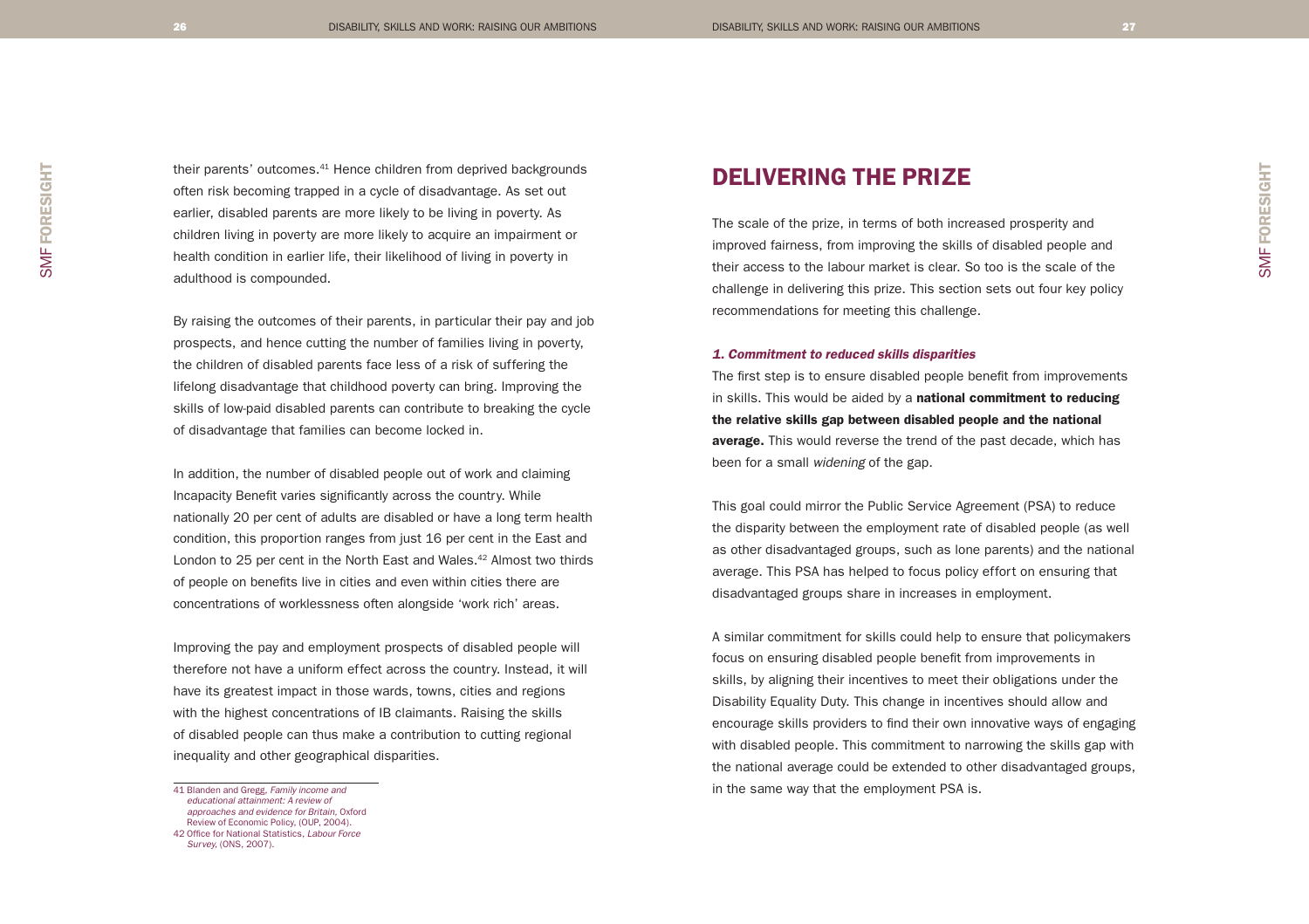## 2. Increased employer responsibility

While it is clear that employer attitudes to disability have improved, it is equally clear that many firms lack information and that outdated attitudes still persist in some parts of the economy. The DDA makes it illegal to discriminate against disabled people, but there is further to go to make equality of access to employment and skills development a reality on the ground.

Too many people who acquire an impairment or long term health condition while in work consequently fall out of employment, too many disabled people out of work struggle to reconnect with the labour market and too few disabled people participate in skills development. As the earlier sections showed, Access to Work is helping employers to make reasonable adjustments for disabled people, but it suffers from a capped budget and limited awareness meaning, for example, that larger companies are far more likely than small firms to make adjustments, particularly in recruitment. It also does not cover adjustments to improve access for external training.

There is a clear case for significant expansion of Access to Work, particularly targeted at small firms and barriers to workforce development (such as training), as well as recruitment and retention. As part of this, the process for claiming funds should be shortened and simplified so that there is greater certainty for employers in advance of them employing a disabled person. For example, a disabled person could have agreed in advance the type of adjustment they are likely to need and the support a prospective employer is likely to get for this.

This financial help should be coupled to improved information and advice for firms, building, for example, on the approach of Workplace Health Connect. These schemes are relatively inexpensive compared to the size of the prize set out previously, and the evidence

discussed suggests Access to Work delivers a net benefit to the Exchequer – it is worth the relatively small-scale increased investment. The Government should also consider significantly widening the right to request flexible working, away from the current sole focus on those with caring responsibilities.

There are a number of channels through which employers could better engage with the Welfare to Work system to increase the number of IB claimants finding work and getting training in that job. At local level, employers need to effectively engage in the new Employment and Skills Boards, as well as other initiatives such as City Strategies. These can help to ensure a better connection between Welfare to Work and local labour market needs. The new, employer-led Commission for Employment and Skills can mirror this role at the national level.

There is, of course, a risk that the increased support for employers proposed above does not generate increased engagement or increased employment opportunities and access to skills development for disabled people. The Commission for Equality and Human Rights should be asked to review the position in five years time. If better information and support for firms have not delivered sufficient improvements in the employment and skills development opportunities of disabled people, further measures should be introduced.

These could include requiring firms to undertake equality audits. These would go further than current audits of gender differences in pay. They could consider equality of pay, training and other workplace opportunities for all groups, including those from ethnic minorities, disabled people and men and women. Placing a positive duty to promote equality on the private sector should also be considered, mirroring the duty already placed on the public sector.

SMF FORESIGHT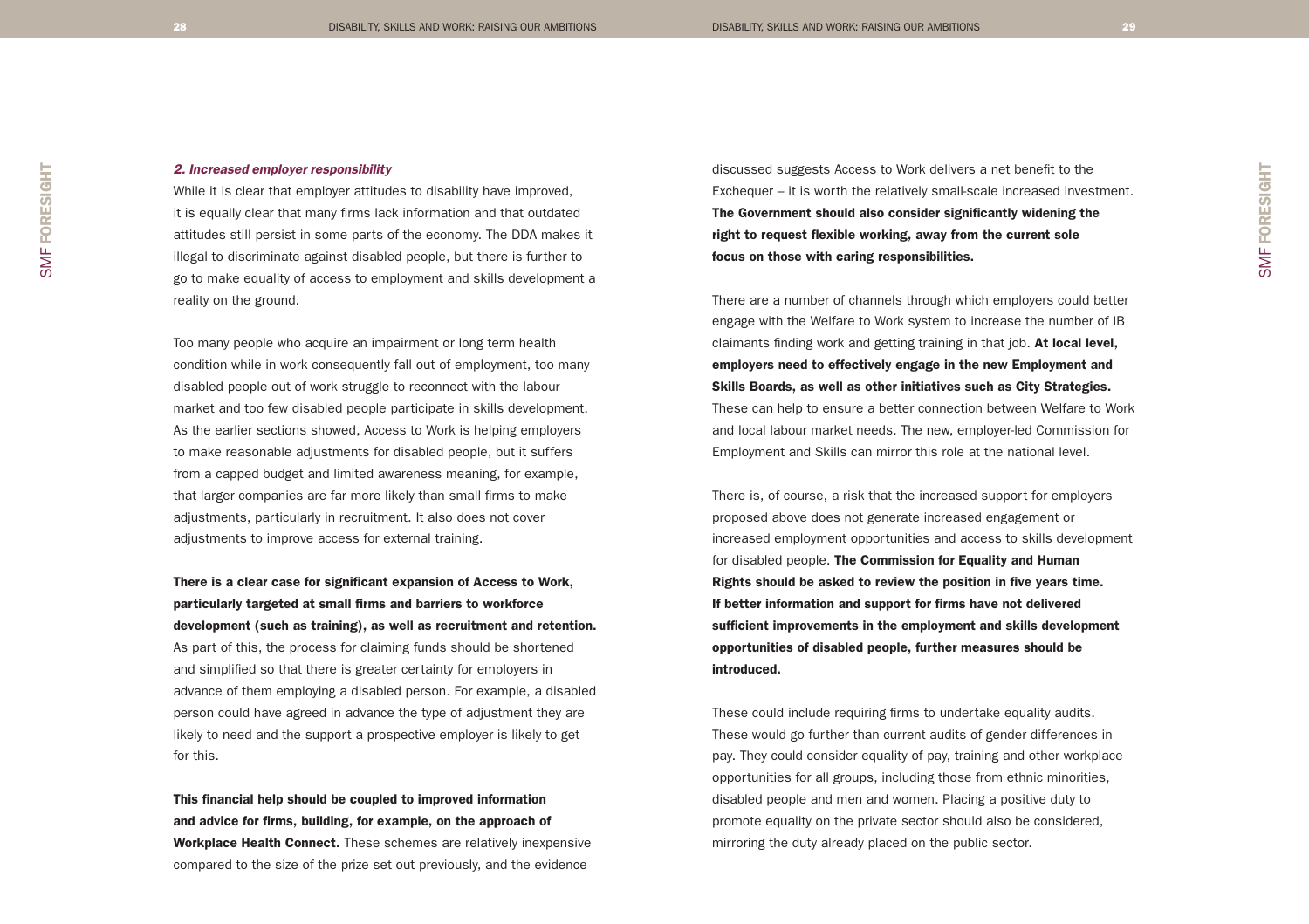## 3. Focus on sustainable employment and progression

Welfare to Work reforms, in particular the introduction of Pathways to Work, have begun to improve the chances of moving back into work for disabled people. The next stage must be to extend this support to the stock of claimants, as well as the flow.

However, the focus of the system on job entry, rather than job retention and progression, draws the attention of New Deal providers from interventions that might aid long-term employability, such as skills improvements. Similarly, the skills system remains fixed on full qualification attainment, rather than the impact of gaining skills on job and pay prospects. At the same time, both employment and skills services remain too 'one size fits all' and in need of greater personalisation and choice. Similarly, a more joined-up approach is needed to ensure a smooth transition into the labour market for disabled young people and a coherent and accessible 14-19 phase.

The first step to building an integrated service that delivers more personalised support for disabled people is to ensure that all skills and employment services have a single objective of sustainable employment and progression. It is from this single objective that providers can find innovative solutions to the barriers that individual disabled people face in getting into the labour market, staying in work and progressing. A recent SMF publication set out ideas for using this to drive greater personalisation and choice.<sup>43</sup>

### As part of this, skills should be much more closely integrated into

43 Evans, Delivering full employment: From the New Deal to Personal Employment Accounts, (SMF, 2007).

Welfare to Work support. The basic skills needs of all IB claimants should be assessed at the start of their benefit claim, rather than after 6 months as at present. Following on from this, a more personalised approach, with providers rewarded for sustainable employment and progression not just job entry, would mean that advisers could tailor the approach taken to a basic skills need to the individual disabled person. Where basic skills needs were a key barrier to finding work, action to improve basic skills could be integrated into the Back to Work plan. Where they were not, clients who find work could be referred to in work training.

Central to this new focus on sustainable employment and progression is better linking of in and out of work support. So every disabled person who finds work should be automatically referred to in-work support, such as the training available through Train to Gain in England. In this way, training will be available at the most appropriate point for each individual, whether that is prior to work or in work.

#### 4. Raising aspirations and expectations

As shown earlier, many disabled people suffer from lower aspirations as they move into adulthood, partly as a consequence of lower expectations of them from schools, employers and society. Tackling this 'poverty of aspiration' will be critical if disabled people are to be enabled to take up skills and labour market opportunities and deliver the potentially huge benefits set out earlier.

Changing cultures in this way is notoriously difficult and there are no quick fixes. Instead, the Government must take a lead in ensuring that all of the public services expect just as much of and for disabled **people as anyone else.** A commitment to close the skills gap disabled people face (recommendation 1), allied to the existing commitment to narrow the employment gap, could be a powerful start to this process.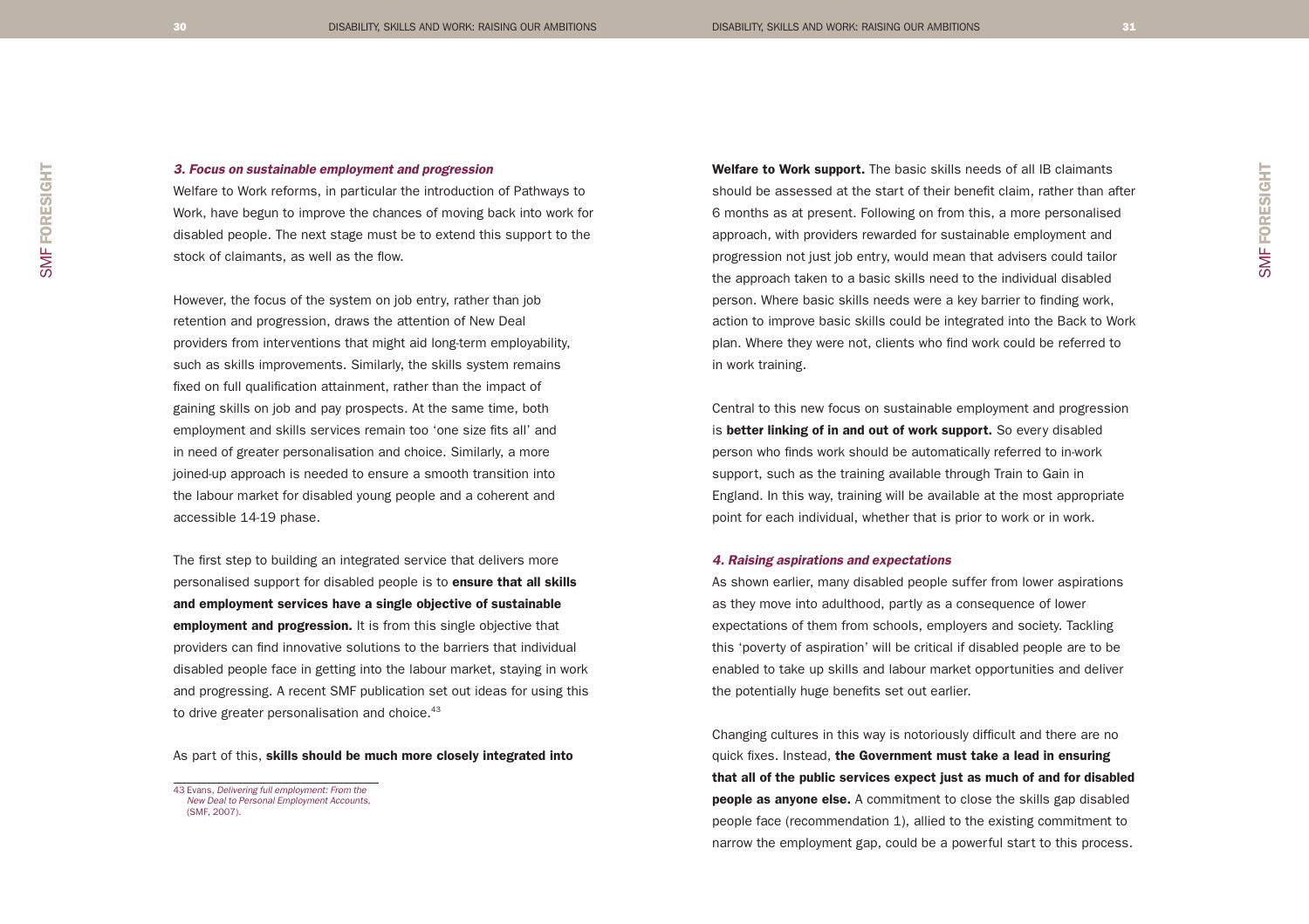Similarly, improved information, advice and support for individuals and employers, coupled to greater responsibilities for both, as outlined in the previous section, will be critical. This must drive equality of expectation for disabled people from employers and equality of aspiration among disabled people. Raising aspirations and expectations is imperative if improved support is to deliver results.

## **CONCLUSION**

Disabled people face complex and interacting disadvantages in the labour market. Ensuring they have greater opportunity is essential if the UK is to reach full employment and achieve world leading skills, and indeed improvements in skills are increasingly at the heart of increasing employment. The prize from doing so is great; closing the employment rate gap would boost the economy by £13 billion and ensuring disabled people have world class skills would have a net benefit of at least £35 billion over 30 years.

Delivering this prize will require shared action from employers and the Government. This paper recommends a national commitment to closing the skills gap over the next decade as the UK seeks to achieve world class skills. This will require employers to take greater responsibility to reduce inequalities in employment and training, backed by improved support from the Government.

It will also require reform of the welfare system so it delivers more personalised help to disabled people, focused on improving their chances of sustainable employment and progression. Critical to the success of these changes is action to raise both aspirations and expectations; this is key to true equality.

The size of the challenge is daunting. But the scale of the prize is huge and the cost of inaction mounting by the day through wasted talent and entrenched intergenerational disadvantage. The past decade has begun to demonstrate the significant social and economic benefits of personalised support, empowering disabled people and supporting employers. The next decade needs to see this driven much further and faster, with individuals, employers and the Government all taking responsibility for raising our ambitions and achieving true equality.

SMF FORESIGHT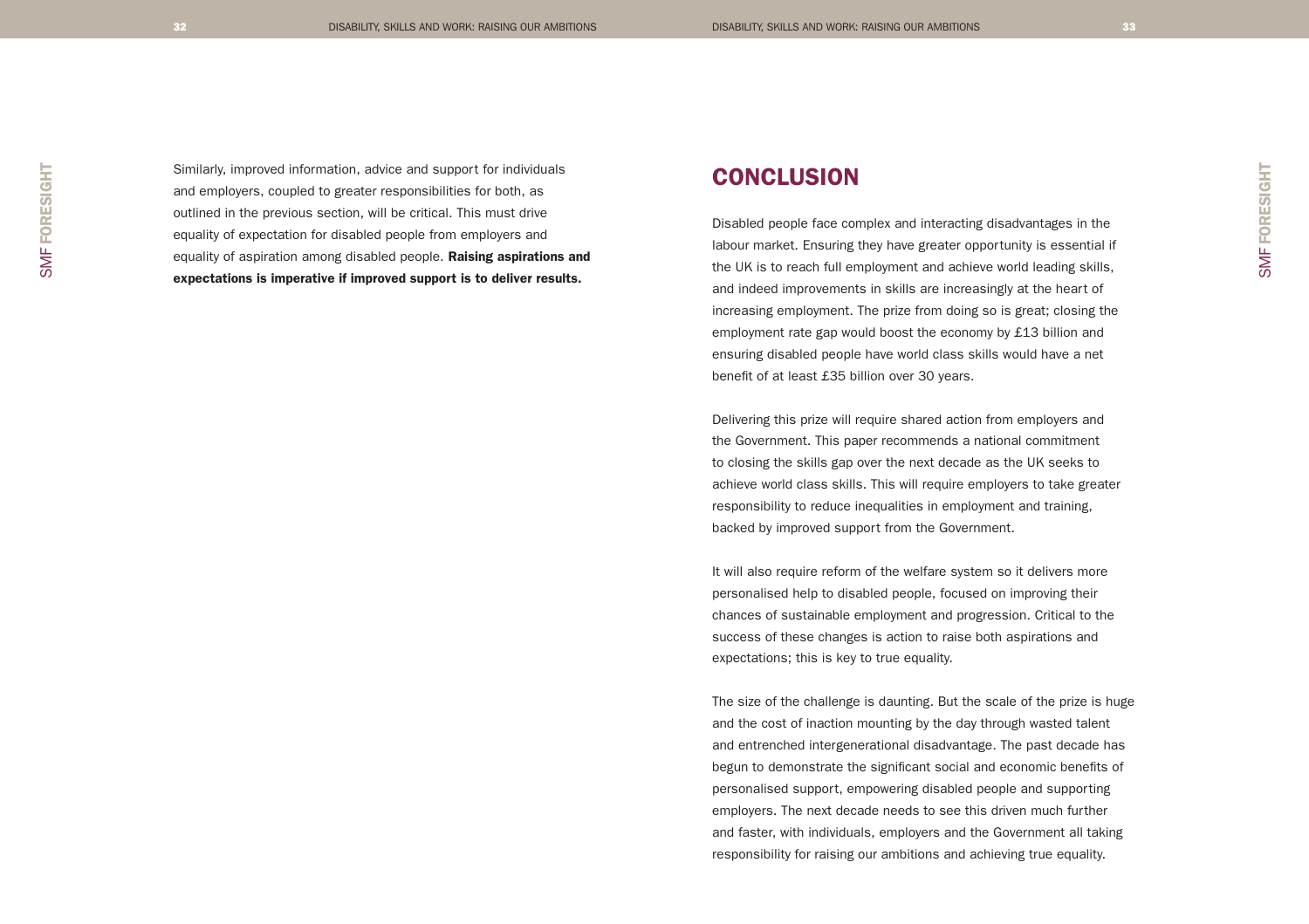SMF FORESIGHT

SMF FORESIGHT

# ANNEX A: ANALYSING THE COSTS AND BENEFITS OF SKILLS

This paper uses the same methodology as the recent Leitch Review to analyse the costs and benefits of improving the skills of disabled people.

#### The benefits

The benefits of improving skills come from two sources: improved productivity and increased employment. The impact of skills on productivity is estimated by looking at the higher wages employers are prepared to pay to those with particular qualifications, after controlling for other factors. In reality, this is likely to underestimate the total impact on productivity because it does not account, for example, for externalities and rent sharing. The impact on employment is estimated using similar evidence for the increased employment chances of those with higher qualifications.

#### The costs

Two types of cost were considered in the Leitch methodology. The first was the unit cost of delivering a particular course or qualification. The second was the opportunity cost of undertaking training instead of working, measured by lost wages.

Netting the costs against the benefits gives a measure of the net benefit of investing in skills. This net benefit is likely to be an underestimate as a result of the cautious assumptions set out

above. More detail on the Leitch methodology used in this paper can be found in Annex D of the Review's interim report.<sup>44</sup>

#### Estimating the skills mix of disabled people in 2020

To consider the acceleration needed to close the skills gap disabled people will face in 2020, we first need to know what the skills mixes of disabled people and the population as a whole will be in 2020.

The Leitch Review produced estimates for the population as a whole, and these are used in this paper. The projections for the skills mix and basic skills profile of disabled people are calculated by assuming they will improve by the same rate as over the past decade.

This may or may not be a valid assumption. However, applying the same methodology to the UK population as a whole produces projections broadly in line with those of the Leitch Review, suggesting it is not a bad assumption to make. In addition, these projections are intended to illustrate what would happen in the absence of action to reverse current trends rather than as full and accurate predictions of where we will be by 2020.

44 Leitch Review, Skills in the UK: The long-term challenge, (TSO, 2005).